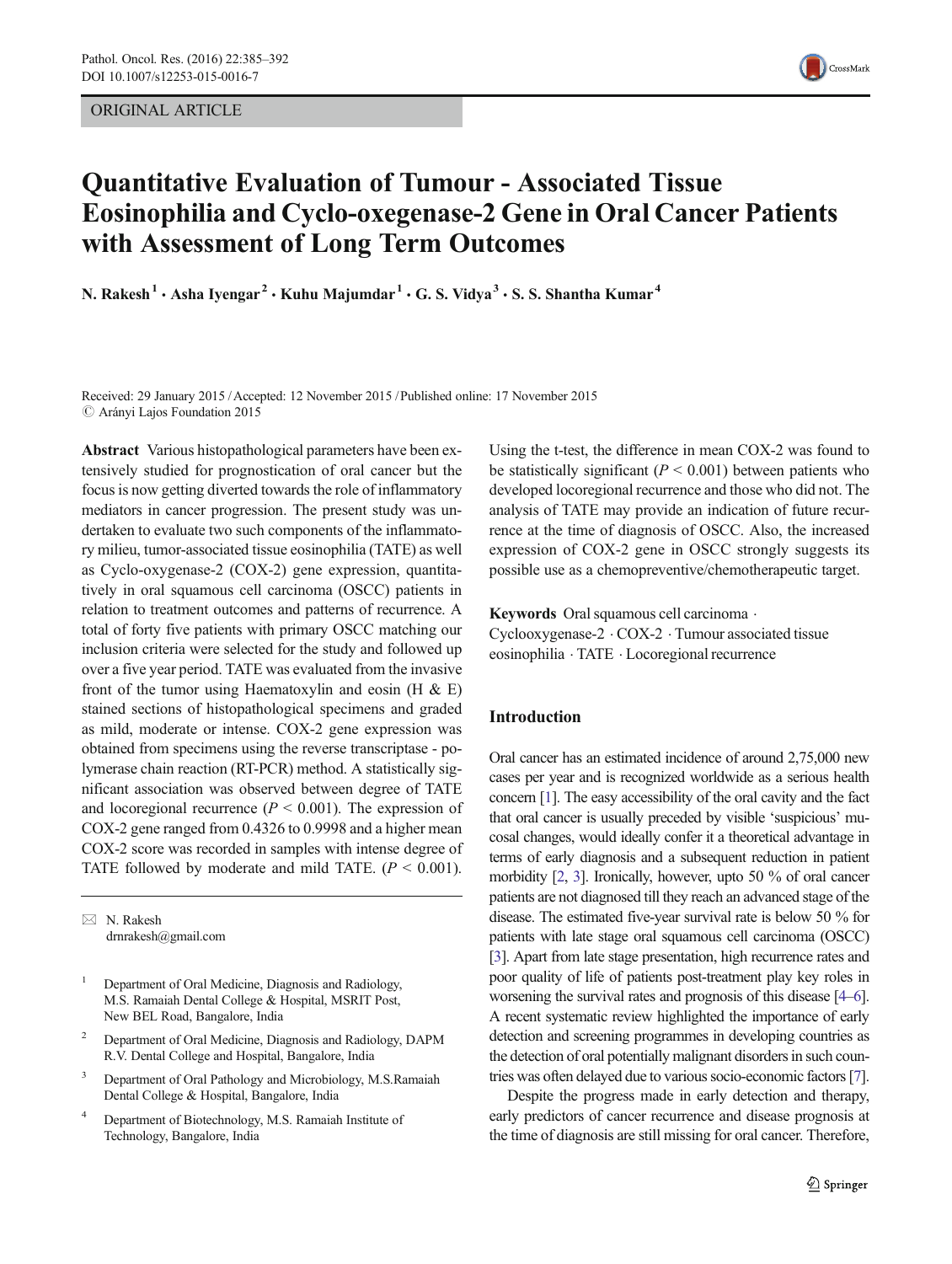there is a tendency to generalize treatment protocols for patients grouped under similar stages of the disease that may result in under or over-treatment with debilitating consequences [\[8\]](#page-6-0). To overcome these difficulties, a vast body of research is being conducted, targeted at elucidating methods of early detection, accurate staging and prognostication with a common aim to improve the quality of life of oral cancer patients.

Histopathology has always been considered the gold standard for diagnosis of oral cancer and as an aid to the assessment of tumor biology and behaviour. Some of the histopathological features of OSCC that are established criteria for predicting prognosis include, the degree of differentiation, lymphovascular/perineural or bone invasion as well as identification of histological subtypes [\[9\]](#page-6-0). However, a lesser explored aspect of the tumor population in this regard is its inflammatory component, also a prominent feature in oral potentially malignant disorders (OPMDs). The presence, number and nature of the inflammatory infiltrate may reflect the biological behaviour of the lesion and its response to treatment [\[10](#page-6-0), [11](#page-6-0)] There is enough evidence now to suggest that the inflammatory cells and cytokines found in peri-tumoral stroma are more likely to contribute to tumor development and progression than to mount an effective host anti-tumor response [\[10,](#page-6-0) [11](#page-6-0)]. One such entity is the tumor associated tissue eosinophilia (TATE) which has been reported in diverse sites [\[12](#page-6-0)–[19](#page-7-0)] including the head and neck region [\[20](#page-7-0)–[32](#page-7-0)]. While its presence has been associated with a good prognosis in some studies [\[20](#page-7-0), [28,](#page-7-0) [30](#page-7-0)], others claim it is an indicator of poor prognosis in head and neck cancer [[21,](#page-7-0) [25,](#page-7-0) [26\]](#page-7-0). Recently there is increasing evidence for association of TATE with locoregional recurrence, metastasis and a poor prognosis in oral cancer patients [\[29](#page-7-0), [32\]](#page-7-0).

Another pro-inflammatory molecule, cyclooxygenase-2 (COX-2) was found to be over-expressed in lung, oesophageal and breast carcinomas and some studies of head and neck cancers. It is associated with increased prostaglandin  $E_2$  (PGE<sub>2</sub>) production, known to be one among the factors responsible for the invasive nature of OSCC. Thus, infiltration of inflammatory cells and mediators around the tumor, is a significant event, and may play a role in perpetuating tumor progression [\[33](#page-7-0)–[35\]](#page-7-0). COX-2 gene expression seems to have sparked much interest regarding its potential use as a chemopreventive target in OSCC.

Therefore our aim was to evaluate TATE as well as COX-2 gene expression quantitatively along the invasive front of the tumor in histopathological specimens of OSCC patients in a long term follow up study in relation to treatment outcomes and patterns of recurrence.

# Materials and methods

#### Patients

A total number of one hundred and fifty two patients undergoing surgical resection for primary OSCC between January

2009 and July 2010 were selected for the study. A detailed case history was recorded, clinical examination and necessary investigations were performed and clinical TNM staging for the tumors was documented.

Patients with primary OSCC confirmed by biopsy who had not undergone radiotherapy, chemotherapy, or any other treatment prior to surgery were included in the study. Meanwhile patients with other primary tumors and unresectable tumors were excluded from the study. Tumors with an expansive growth pattern were also excluded from this study. A major requirement was the availability of tumor tissue for microscopic analysis obtained from the invasive tumor front (ITF). Thus, incisional biopsies were excluded from the study. Hundred and seven of the one hundred and fifty two patients studied were lost to follow up over the years and only the remaining forty five patients with complete five year follow up data to the present day were included in the study.

# TATE analysis [[32\]](#page-7-0)

Paraffin embedded blocks of the tumor tissue were obtained and the block representing the invasive front of the tumor was first identified for each patient by routine histopathology using Haematoxylin and Eosin (H & E) stain. 3  $\mu$  sections were obtained and stained routinely with H & E stain for TATE analysis. Eosinophils at the invasive front were counted under a high power objective  $(\times 400)$  for 10 continuous high power fields (HPF) using a light microscope (OLYMPUS C-20 i). The mean values obtained per HPF were then graded according to the criteria given by Goldsmith et al. [[25\]](#page-7-0). In this criteria, the score '0' was given for no eosinophils, '1+' was given for presence of 5 to 10 eosinophils/HPF, '2+' for 10 to 20 eosinophils/HPF, '3+' for 20 to 30 eosinophils/HPF and '4+' for more than 30 eosinophils/HPF. We considered scores '0' and '1+' as absent/mild eosinophilia (Fig. 1), scores '2+' and '3+' as moderate eosinophilia (Fig. [2\)](#page-2-0) and '4+' as intense eosinophilia (Fig. [3](#page-2-0)).



Fig. 1 Mild eosinophilia (under  $400 \times$  magnification)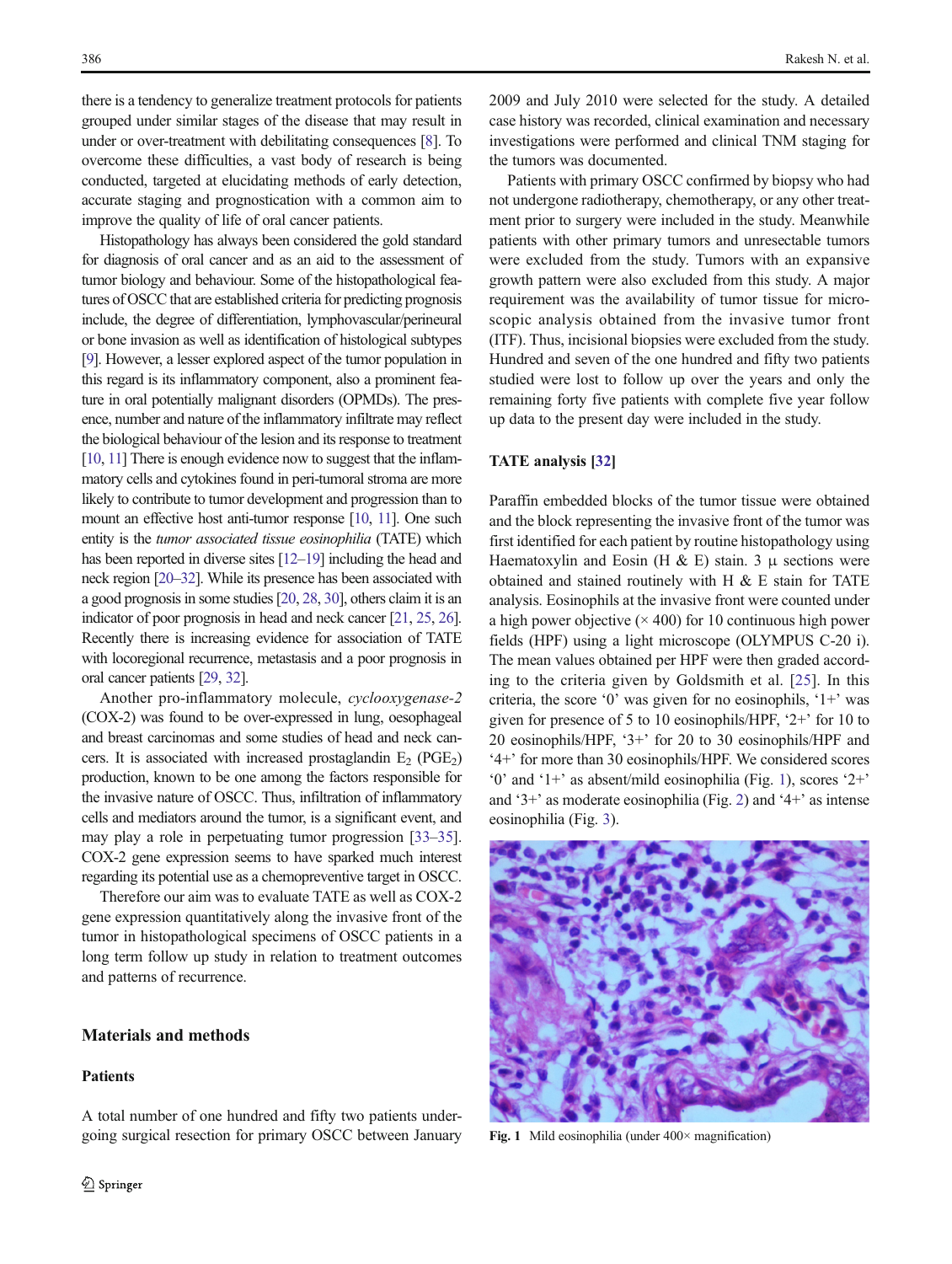<span id="page-2-0"></span>

Fig. 2 Moderate eosinophilia (under 400× magnification)

# Expression of COX-2 gene [\[36\]](#page-7-0)

Tumor tissue that was collected from the resected specimens during curative surgery in RNAse-free plastic vials was transported to the laboratory in ice where RNA was extracted immediately. Tissue identified from the margins of the resected tumor specimen was used to carry out the following procedure.

# RNA extraction

RNA was extracted using TRIzol reagent (Life Technologies Inc.) from the given sample as per the manufacturer's protocol. All plastic and glassware was made RNAse free by treatment with diethyl pyrocarbonate (DEPC). After adding DEPC, all glassware was incubated overnight at 120 °C for 1 h after which it was baked at 200 °C for 4 h. All reagents were prepared in DEPC-treated water. The tissue was homogenised in 1 ml TRIzol reagent and mixed well. RNA was extracted with 0.2 ml of chloroform. The RNA present in the aqueous layer was precipitated with 0.5 ml of isopropanol



Fig. 3 Intense eosinophilia (under  $400 \times$  magnification)

washed with 75 % ethanol and was dried and dissolved in DEPC-treated water.

#### Reverse transcriptase polymerase chain reaction

10 μg of the RNA thus isolated was reverse transcribed to cDNA in a 25 μl reaction mix containing 200 U of Moloney murine leukaemia virus reverse transcriptase (Life technologies Inc.) in IX reaction buffer with 2 μg of random hexamer (New England Bio Labs), 6 U of RNA guard (Amersham) and  $100 \mu$ M of dNTP mix. The reaction mix without the enzyme was kept at 60 °C for 10 min for removal of secondary structures in mRNA. RT was performed at 37 °C for 1 h. The enzyme was inactivated at 90 °C for 4 min and quick chilled, and 3 μl of the cDNA mix was used for PCR amplification.

# **PCR**

All the PCR amplifications were done in a 50 μl reaction mix containing 2.5 U Taq DNA polymerase (Promega) in 1 X reaction buffer, 1.5 mM  $MgCl<sub>2</sub>$ , 150  $\mu$ M of dNTP mix, 5–25 pmol of sense and antisense primers ((Life technologies Inc., Genosys, Sigma), and 100 ng of template DNA. The PCR conditions included initial denaturation at 94 °C for 3 min, and 30 cycles of denaturation for 30 s and annealing at 55 °C for 1 min followed by extension at 72 °C for 1.5 min. Final extension of PCR products was carried out at 72 °C for 7 min. The annealing temperature of C-amplification was 50 °C and that of G-amplification was 60 °C. The products were resolved by electrophoresis using a 1.2 % agarose gel buffered with 0.5 x TBE. Bands were visualised by ethidium bromide (0.5 μg/ml) and products of expected size were confirmed with a 100-bp ladder (Sigma).

## Statistical analysis

Data was transferred to an excel sheet followed by statistical analysis using chi square test, student's t test and analysis of variance (ANOVA) using SPSS software. In order to find out among which pair of groups there existed a significant difference, multiple comparisons were carried out using Bonferroni method. A value of  $P \leq 0.05$  was considered statistically significant.

# Results

A summary of the results is given in Table [1.](#page-3-0) Out of the 45 patients studied, 25 (56 %) were males and 20 (44 %) females with an age range of 45–76 years. 11 patients belonged to TNM stage I, 10 patients belonged to TNM stage II and 12 patients each belonged to TNM stage III and IV respectively. 23 (51 %) patients developed locoregional recurrence while the remaining 22 (49 %) patients did not. No significant association was observed between gender and locoregional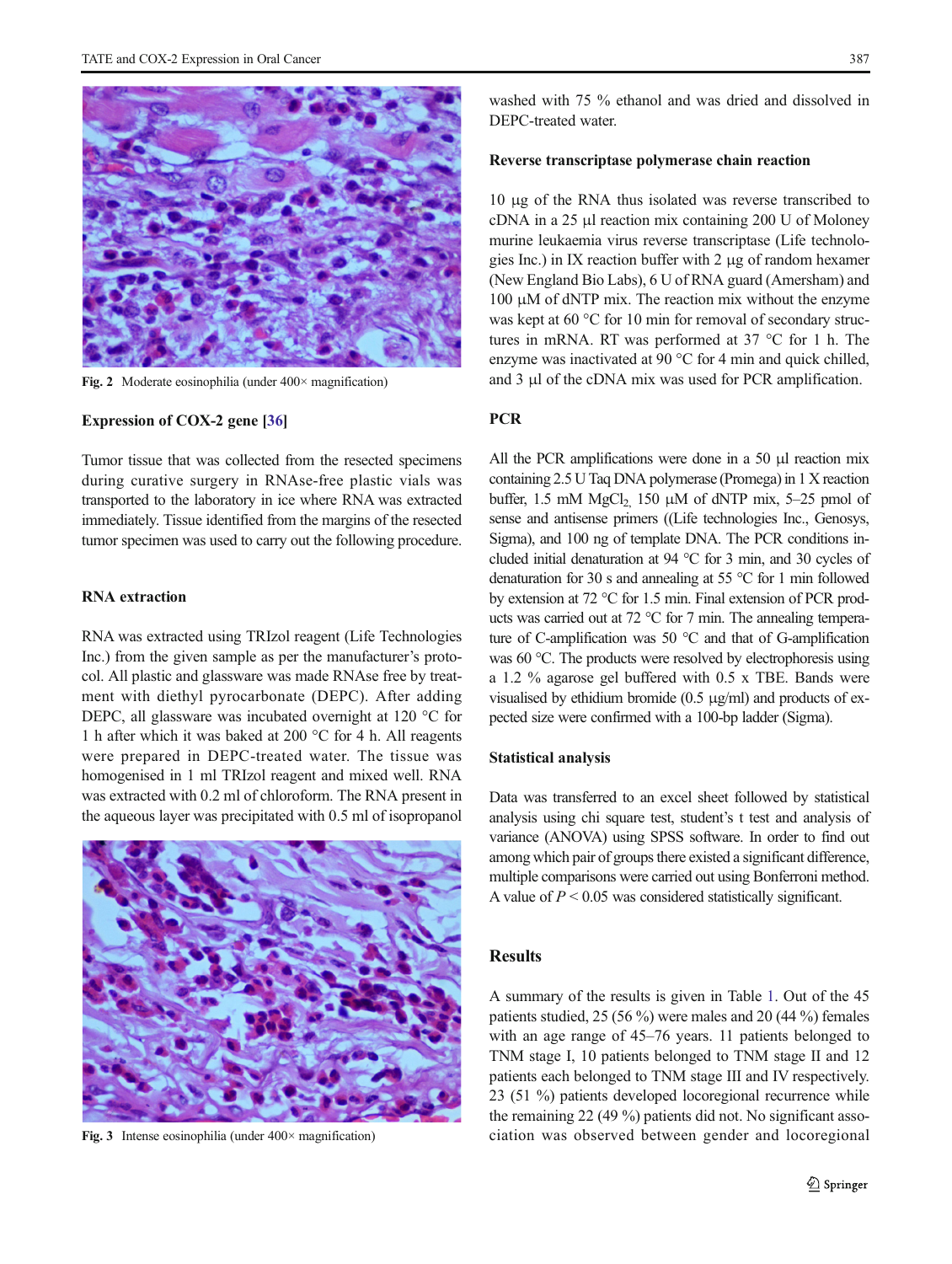<span id="page-3-0"></span>

| Table 1 | Summary of clinical data and study parameters |                           |             |                       |                         |                       |                               |  |  |
|---------|-----------------------------------------------|---------------------------|-------------|-----------------------|-------------------------|-----------------------|-------------------------------|--|--|
| Sl. no. | Age in years                                  | Sex                       | TNM stage   | Eosinophils/HPF(mean) | Degree of TATE          | COX-2 levels (RT-PCR) | Locoregional recurrence<br>NO |  |  |
| 1.      | 72                                            | M                         | $\rm II$    | 7                     | <b>MILD</b>             | 0.7546                |                               |  |  |
| 2.      | 60                                            | F                         | $\rm II$    | $\mathbf{1}$          | $\text{MILD}$<br>0.7654 |                       | $\rm NO$                      |  |  |
| 3.      | 55                                            | F                         | $\bf{I}$    | 19                    | <b>MODERATE</b>         | 0.5668                | NO                            |  |  |
| 4.      | 62                                            | F                         | $\rm III$   | 45                    | <b>INTENSE</b>          | 0.8918                | <b>YES</b>                    |  |  |
| 5.      | 55                                            | $\boldsymbol{\mathrm{F}}$ | $\bf{I}$    | 5                     | <b>MILD</b>             | 0.4554                | NO                            |  |  |
| 6.      | 58                                            | F                         | $\rm II$    | $\boldsymbol{2}$      | <b>MILD</b>             | 0.8657                | $_{\rm NO}$                   |  |  |
| 7.      | 55                                            | $\boldsymbol{\mathrm{F}}$ | IV          | 6                     | <b>MILD</b>             | 0.9878                | <b>YES</b>                    |  |  |
| 8.      | 65                                            | $\mathbf M$               | $\bf{I}$    | $\overline{4}$        | $\mbox{MILD}$           | 0.5643                | $\rm NO$                      |  |  |
| 9.      | 50                                            | $\mathbf F$               | $\rm III$   | 18                    | <b>MODERATE</b>         | 0.8796                | <b>YES</b>                    |  |  |
| 10.     | 67                                            | $\mathbf M$               | IV          | 56                    | <b>INTENSE</b>          | 0.9874                | <b>YES</b>                    |  |  |
| 11.     | 49                                            | $\mathbf M$               | $\;$ II     | 21                    | <b>MODERATE</b>         | 0.7768                | $\rm NO$                      |  |  |
| 12.     | 76                                            | $\rm F$                   | IV          | 25                    | <b>MODERATE</b>         | 0.9987                | <b>YES</b>                    |  |  |
| 13.     | 55                                            | $\rm F$                   | IV          | 20                    | <b>MODERATE</b>         | 0.9998                | <b>YES</b>                    |  |  |
| 14.     | 50                                            | $\mathbf M$               | $\rm III$   | 3                     | <b>MILD</b>             | 0.7865                | <b>YES</b>                    |  |  |
| 15.     | 66                                            | $\mathbf M$               | IV          | 38                    | <b>INTENSE</b>          | 0.8862                | <b>YES</b>                    |  |  |
| 16.     | 62                                            | $\boldsymbol{\mathrm{F}}$ | IV          | 52                    | <b>INTENSE</b>          | 0.9876                | <b>YES</b>                    |  |  |
| 17.     | 63                                            | M                         | $\rm II$    | 19                    | <b>MODERATE</b>         | 0.4968                | $\rm NO$                      |  |  |
| 18.     | 57                                            | M                         | $\bf{I}$    | 5                     | <b>MILD</b>             | 0.5459                | NO                            |  |  |
| 19.     | 60                                            | M                         | $\rm II$    | 12                    | <b>MODERATE</b>         | 0.7224                | $\rm NO$                      |  |  |
| 20.     | 72                                            | M                         | $\rm III$   | 31                    | <b>INTENSE</b>          | 0.8586                | <b>YES</b>                    |  |  |
| 21.     | 66                                            | ${\rm F}$                 | $\rm III$   | 17                    | <b>MODERATE</b>         | 0.6654                | $\rm NO$                      |  |  |
| 22.     | 51                                            | M                         | $\bf{I}$    | 3                     | <b>MILD</b>             | 0.4566                | NO                            |  |  |
| 23.     | 58                                            | F                         | $\;$ II     | $\tau$                | <b>MILD</b>             | 0.5117                | $_{\rm NO}$                   |  |  |
| 24.     | 58                                            | $\boldsymbol{\mathrm{F}}$ | $\rm III$   | 46                    | <b>INTENSE</b>          | 0.9989                | <b>YES</b>                    |  |  |
| 25.     | $72\,$                                        | $\mathbf M$               | IV          | 66                    | <b>INTENSE</b>          | 0.9996                | <b>YES</b>                    |  |  |
| 26.     | 55                                            | M                         | $\bf{I}$    | 7                     | <b>MILD</b>             | 0.4454                | NO                            |  |  |
| 27.     | 60                                            | $\mathbf M$               | $\rm II$    | 11                    | <b>MODERATE</b>         | 0.5216                | $\rm NO$                      |  |  |
| 28.     | 59                                            | $\boldsymbol{\mathrm{F}}$ | IV          | 49                    | <b>INTENSE</b>          | 0.9888                | <b>YES</b>                    |  |  |
| 29.     | 70                                            | M                         | $\rm II$    | 8                     | <b>MILD</b>             | 0.6228                | $\rm NO$                      |  |  |
| 30.     | 53                                            | $\mathbf F$               | $\mathbf I$ | 3                     | <b>MILD</b>             | 0.4326                | $\rm NO$                      |  |  |
| 31.     | 59                                            | M                         | $\rm III$   | 31                    | <b>INTENSE</b>          | 0.8472                | <b>YES</b>                    |  |  |
| 32.     | 45                                            | $\mathbf M$               | IV          | 44                    | <b>INTENSE</b>          | 0.9898                | <b>YES</b>                    |  |  |
| 33.     | 56                                            | $\mathbf M$               | ${\rm IV}$  | 58                    | <b>INTENSE</b>          | 0.9662                | <b>YES</b>                    |  |  |
| 34.     | 68                                            | F                         | Ш           | 33                    | <b>INTENSE</b>          | 0.8722                | <b>YES</b>                    |  |  |
| 35.     | 50                                            | $\mathbf M$               | $\rm I$     | $\sqrt{2}$            | $\mbox{MILD}$           | 0.4546                | $\rm NO$                      |  |  |
| 36.     | 51                                            | $\boldsymbol{\mathrm{F}}$ | $\rm I$     | $\overline{4}$        | $\mbox{MILD}$           | 0.4641                | $\rm NO$                      |  |  |
| 37.     | 62                                            | M                         | $\rm III$   | 55                    | <b>INTENSE</b>          | 0.9894                | <b>YES</b>                    |  |  |
| 38.     | $70\,$                                        | M                         | IV          | 41                    | <b>INTENSE</b>          | 0.9363                | <b>YES</b>                    |  |  |
| 39.     | $58\,$                                        | $\mathbf M$               | $\rm III$   | 33                    | <b>INTENSE</b>          | 0.8528                | <b>YES</b>                    |  |  |
| 40.     | 62                                            | $\mathbf{F}$              | $\rm III$   | 40                    | <b>INTENSE</b>          | 0.929                 | <b>YES</b>                    |  |  |
| 41.     | 62                                            | M                         | $\rm III$   | 91                    | <b>INTENSE</b>          | 0.9786                | <b>YES</b>                    |  |  |
| 42.     | 60                                            | M                         | $\rm I$     | 6                     | $\mbox{MILD}$           | 0.4652                | $\rm NO$                      |  |  |
| 43.     | 56                                            | M                         | $\rm I$     | $\overline{c}$        | $\mbox{MILD}$           | 0.4544                | $_{\rm NO}$                   |  |  |
| 44.     | 61                                            | ${\rm F}$                 | ${\rm IV}$  | 59                    | <b>INTENSE</b>          | 0.9988                | <b>YES</b>                    |  |  |
|         |                                               |                           |             |                       |                         |                       | $\rm NO$                      |  |  |
| 45.     | 58                                            | $\mathbf{F}$              | $\rm II$    | 15                    | <b>MODERATE</b>         | 0.6034                |                               |  |  |

Legend: Sr. No.: Serial number; Sex: M- Male, F- Female; TNM stage: TNM stage; HPF: High power field; TATE: Tumor associated tissue eosinophilia; COX-2: Cyclo-oxygenase 2; RT-PCR: Real time- Polymerase chain reaction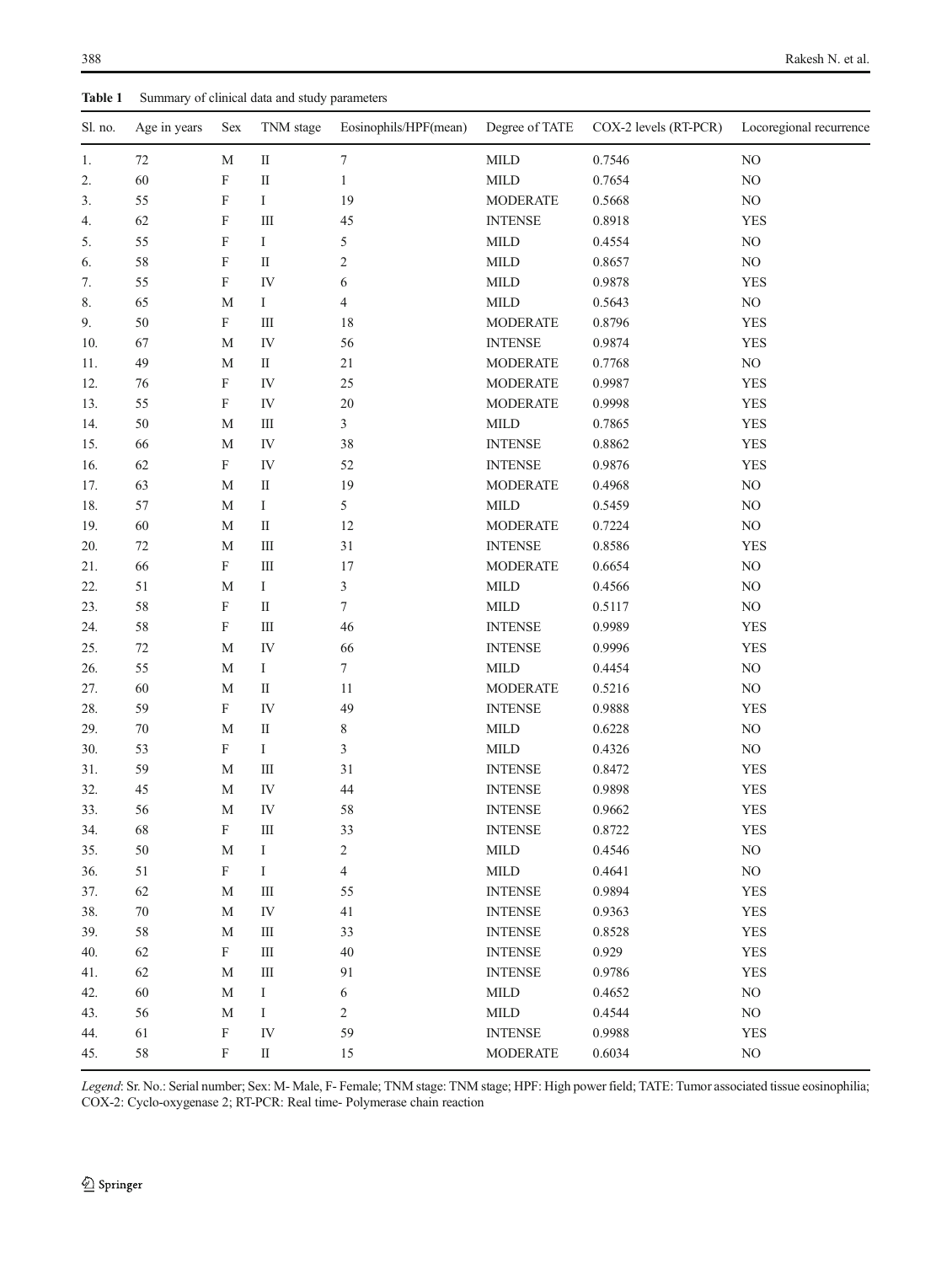

Fig. 4 Association between TNM Stage and Degree of TATE

recurrence ( $P > 0.05$ ). A statistically significant association was observed between TNM Stage and degree of TATE  $(P<0.001)$  using the  $\chi^2$  test. (Fig. 4) Therefore, more samples in TNM Stage III & IV showed intense degree of TATE and those in Stage I & II showed mild to moderate degrees of TATE. A statistically significant association was also observed between degree of TATE and locoregional recurrence  $(P < 0.001)$ . Samples with intense degree of TATE eventually developed locoregional recurrence whereas very few samples with mild & moderate degree of TATE developed it. (Fig. 5).

The expression of COX-2 gene ranged from 0.4326 to 0.9998 in these patients and using the ANOVA test, comparison of COX-2 values among different degrees of TATE was performed as seen in Table [2](#page-5-0). Higher mean COX-2 score was recorded in intense degree of TATE followed by moderate and mild TATE. The difference in mean COX-2 score between them was found to be statistically significant ( $P < 0.001$ ). The difference in mean COX-2 score was statistically significant between mild and intense TATE  $(P < 0.001)$  as well as between moderate and intense TATE  $(P < 0.01)$ .

Using the t-test, the difference in mean COX-2 was found to be statistically significant ( $P < 0.001$ ) between patients who developed locoregional recurrence and those who did not. (Table [3](#page-5-0)) Samples with locoregional recurrence had a higher mean COX-2 value compared to those samples without locoregional recurrence. These patients were later reevaluated for TATE after surgical removal of the recurrent lesion. All of the 23 specimens showed higher degrees of TATE than the corresponding primary OSCC specimens.

## Discussion

The dynamics of the tumor-host microenvironment are highly complex. This bio-interface is known to be a hub for markedly increased inflammatory reaction, enhanced vasculature, proliferative fibroblastic activity and microinvasion among other events which help to understand the biologic nature and consequently the clinical behaviour of the tumor tissue [\[25\]](#page-7-0). More specifically, this interface is studied and known as the invasive tumor front (ITF) where such interactions are readily demonstrated. The ITF is also invaluable in that it is a zone which is usually less differentiated than the bulk of the tumor mass and contains the most aggressive cells of the tumor population [\[37\]](#page-7-0). Most of the chronic inflammatory response of the host to tumor progression is also concentrated in this zone. Thus, selection of the appropriate biopsy site is of prime importance for evaluation of TATE. Therefore, we ensured that the assessment of TATE was completed along the ITF for each sample. This was ensured by using the paraffin embedded block of the specimen housing the ITF, as confirmed by histopathology using H  $\&$  E stain. COX-2 on the other hand is expressed more or less uniformly throughout intra and peri-tumoral tissue. However, COX-2



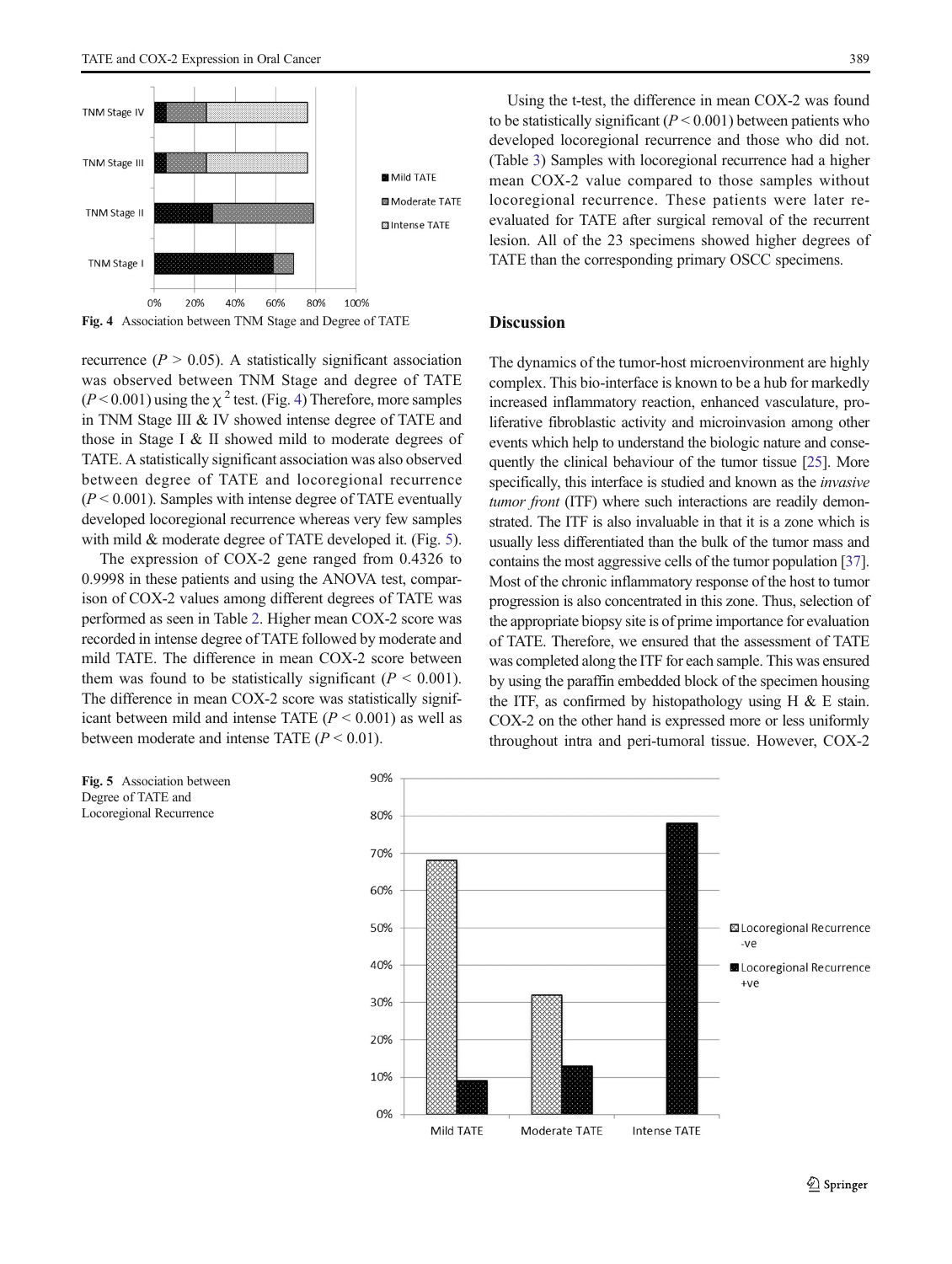| Degree of TATE | n  | Mean COX-2 values | Std Dev. | SE of Mean | 95 % CI for Mean | Min         | Max    |        |
|----------------|----|-------------------|----------|------------|------------------|-------------|--------|--------|
|                |    |                   |          |            | Lower Bound      | Upper Bound |        |        |
| Mild           | 17 | 0.5902            | 0.1751   | 0.0425     | 0.5002           | 0.6802      | 0.4326 | 0.9878 |
| Moderate       | 10 | 0.7231            | 0.1867   | 0.0590     | 0.5896           | 0.8567      | 0.4968 | 0.9998 |
| Intense        | 18 | 0.9422            | 0.0580   | 0.0137     | 0.9133           | 0.9710      | 0.8472 | 0.9996 |

<span id="page-5-0"></span>Table 2 Comparison of COX-2 values among different Degree of TATE: (ANOVA followed by Bonferroni Multiple Comparison)

Legend: TATE: Tumor associated tissue eosinophilia; n = Sample size; COX-2: Cyclo-oxygenase 2; Std Dev.: Standard deviation; SE of mean: Standard error of mean; CI: Confidence interval; Min: Minimum; Max: Maximum

being an important mediator for angiogenesis is known to be upregulated at tumor margins where neovascularization is a prominent event. Since tumor tissue for COX-2 analysis was obtained immediately after curative surgery, tissue from the macroscopic margins of the resected tumor specimen was used in the analysis of COX-2 gene expression.

It must be noted here that tumors with an expansive growth pattern were excluded from this study as such a pattern is rarely associated with oral squamous cell carcinoma and their inclusion would have compromised standardization in the study.

Eosinophils are granulocytes which are bone marrow derivatives found transiently in the blood circulation as they move chemotactically towards inflammatory sites in tissue where they tend to reside. Eosinophil count is raised in parasitic infections and allergic diseases but are also play a role in tissue remodelling and modulation of the host immune response [[31\]](#page-7-0). Their presence in intra and peri-tumoral sites has been established in many sites such as larynx, pharynx, oesophagus, skin, breast, lung, intestine, genitourinary tract and also the oral cavity by a number of studies [[21\]](#page-7-0). Usually the inflammatory cell population comprises mainly mononuclear cells and rarely neutrophils, eosinophils when present tend to dominate in number over the other cell populations [\[31](#page-7-0)].

Many have attributed their tumor protective role to the secretion of certain cytotoxic mediators such as major basic protein, eosinophil cationic protein and eosinophil peroxidase and their role in facilitating increased permeability of tumor killing cytokines into tumor cells [[29\]](#page-7-0). On the other hand, those who believe TATE to promote tumor growth have suggested the mechanism to be the active release of 92- kd gelatinase (of the matrix metalloproteinases family) which is involved in the breakdown of the basement membrane and the extracellular matrix [\[25\]](#page-7-0). A recent observation also states that the prostaglandin PGE<sub>2</sub>, which is expressed by OSCC and associated with its invasive nature, shares its precursor with another prostaglandin,  $PGD<sub>2</sub>$ , a potent eosinophil chemotactic molecule [\[25](#page-7-0), [38](#page-7-0)].

COX enzyme is present in three forms in the body, COX-1 which performs 'housekeeping' functions, COX-2 which is normally absent in cells, but is inducible in inflammatory reactions and COX-3, a novel COX-1 splice variant not functional in humans [\[39](#page-7-0)]. Upregulation of COX-2 increases prostaglandin synthesis (particularly  $PGE<sub>2</sub>$ ) with consequent enhancement in the proliferative activity of neoplastic cells, neoangiogenesis, increased invasiveness, greater metastatic potential and inhibition of immune surveillance and apoptosis. With increase in tumor size, an increase in expression of COX-2 gene has been observed [\[34\]](#page-7-0).

Locoregional recurrence develops much earlier than metachronous disease and carries the worst prognosis. Patients who survive a first encounter with this disease have up to a 20 fold increased risk of developing a second cancer. In developing countries like India, OSCC is more prevalent among low socioeconomic status groups. Such patients are often lost to follow up and do not comply with lifestyle modifications. Thus, early identification of recurrence at the time of diagnosis will be useful in identifying patients at risk and employing aggressive treatment strategies and follow up policies for them.

Previous reports have found significant association between the presence of high degrees of TATE and stromal invasion in OSCC [[25,](#page-7-0) [38](#page-7-0)]. An increased possibility of locoregional recurrence was also reported in such patients by Alrawi et al. [[25\]](#page-7-0). A recent study has even established the reliability of TATE as a reliable predictor of occult lymph node metastasis in clinically  $N_0$  OSCC patients [\[32\]](#page-7-0). On the

Table 3 Comparison of mean COX-2 values between the two groups (t-test)

| Locoregional Recurrence | n  | Mean COX- 2 values | <b>Std Dev</b> | SE of Mean | Mean Difference |           | P-Value    |
|-------------------------|----|--------------------|----------------|------------|-----------------|-----------|------------|
| N <sub>0</sub>          | 22 | 0.5733             | 0.1308         | 0.0279     | $-0.36637$      | $-11.966$ | $< 0.001*$ |
| Yes                     | 23 | 0.9396             | 0.0653         | 0.0136     |                 |           |            |

Legend: TATE: Tumor associated tissue eosinophilia; n = Sample size; COX-2: Cyclo-oxygenase 2; Std Dev.: Standard deviation; SE of mean: Standard error of mean; \* denotes significant difference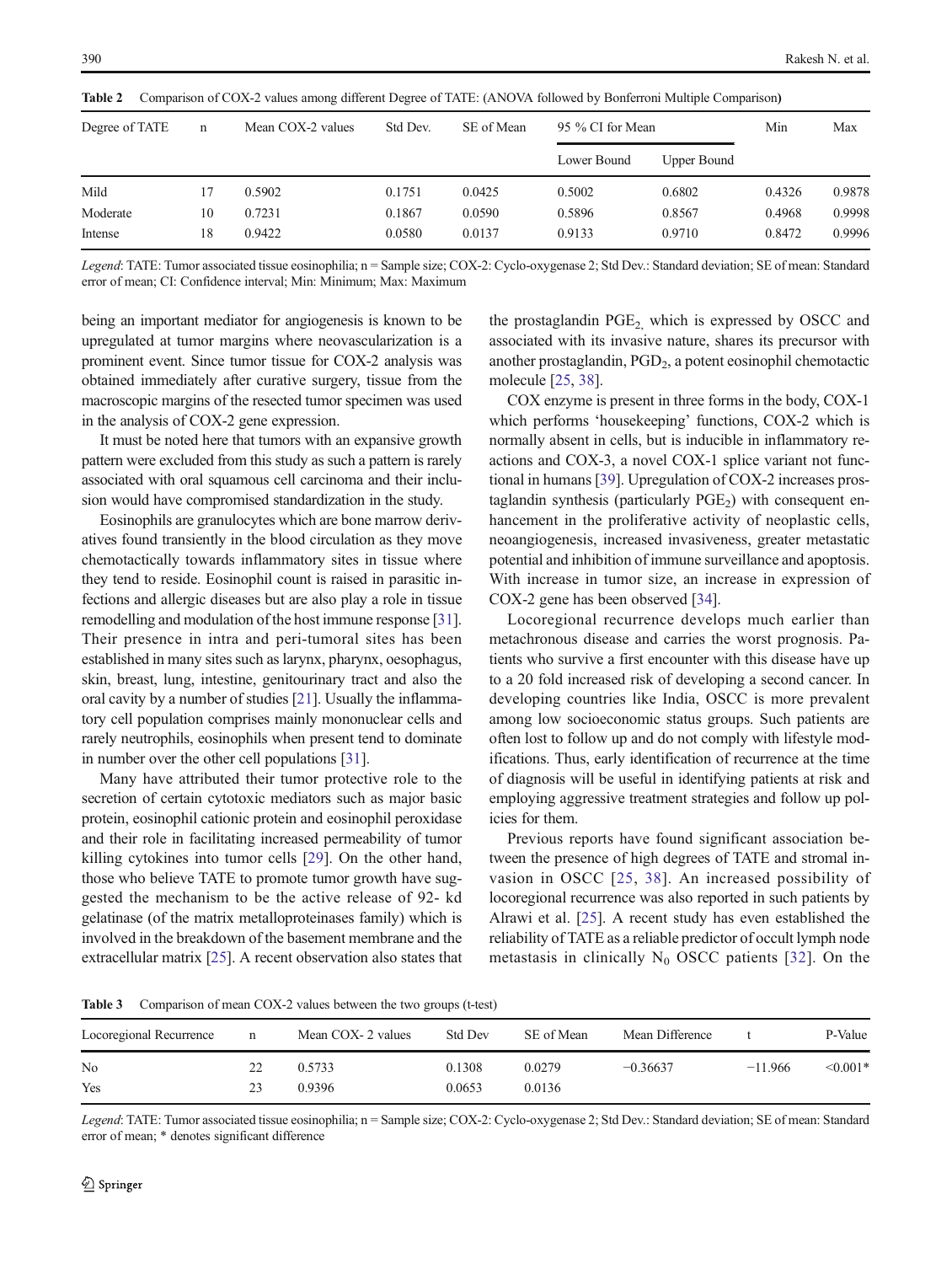<span id="page-6-0"></span>contrary, Dorta et al. [\[21](#page-7-0)]. and Lorena at al [\[39\]](#page-7-0). did not find such an association.

In this study, we observed a significant increase in the intensity of TATE with increasing levels of COX-2 gene expression in OSCC patients. Incidentally most patients who demonstrated upregulation of COX-2 gene and moderate/ intense TATE belonged to TNM stages III/IV while the ones with relatively lower values and mild TATE belonged to TNM stage I/II. These observations were in accordance with previous reports by Itoh et al. [[35\]](#page-7-0). Shadab et al. and others [[34\]](#page-7-0).

In our study, most of the patients who demonstrated moderate to intense TATE and overexpression of COX-2 gene later developed locoregional recurrence. For the patients that did develop recurrence, the lesion was surgically excised and also analysed for TATE. Interestingly, all of these specimens showed a definite increase in the mean TATE/HPF than that observed in the corresponding primary OSCC tissues. Only one of the patients who demonstrated a relatively high COX-2 gene expression, has not yet developed recurrence but is currently on regular follow up. Thus both COX-2 expression and TATE were found to be significantly raised in later stages of OSCC (TNM stage III/IV) and in patients that developed locoregional recurrence.

One of the factors responsible for specific chemotaxis of eosinophils towards OSCC are believed to be the prostaglandins (PGs).  $PGD<sub>2</sub>$  in particular is a potent eosinophil chemotactic molecule and shares a common precursor with  $PGE<sub>2</sub>$  a PG commonly overexpressed in OSCC [\[25\]](#page-7-0). The generation of PGs is dependent on Cyclooxygenase-2 (COX-2), an inducible enzyme which is upregulated in various neoplasms such as colorectal, lung, breast, stomach, pancreas, urinary bladder and oesophagus and strongly associated with the invasive nature of cancer [\[34,](#page-7-0) [35\]](#page-7-0). Despite initial controversy, researchers more recently have been able to consistently demonstrate COX-2 overexpression in head and neck cancers as well.

Due to the ability of COX-2 inhibitors to effect the arrest of  $G0/G1$  cell cycle and apoptosis, inhibit  $PGE<sub>2</sub>$  production, angiogenesis, vascular endothelial cell growth and cyclindependent kinase inhibitor p21 expression, their chemopreventive role in OSCC has often been advocated [[36\]](#page-7-0). Tortora et al. suggested the use of COX-2 inhibitors in combination with epidermal growth factor receptor and tyrosine kinase inhibitors to improve their efficacy as chemopreventive agents [\[40\]](#page-7-0). COX-2 inhibitors have been suggested to improve response to radiation therapy as it enhances the radiosensitivity of tumor cells [\[34\]](#page-7-0). Kao et al. have described concurrent erlotinib, COX-2, and reirradiation as a well-tolerated and active regimen for patients with recurrent head and neck cancer [[41\]](#page-7-0). Furthermore, recent studies have suggested fluorinated derivatives of COX-2 inhibitors such as Celecoxib as attractive targets for molecular imaging in cancer [[42](#page-7-0)].

In conclusion, the inferences from our study are two-fold. Firstly, the analysis of TATE in OSCC specimens along the ITF provide a valuable indication of future recurrence at the time of diagnosis. This is a simple, cost-effective technique which can be performed routinely and can be used to formulate patient-specific treatment plans that yield greater survival rates and better prognosis. Secondly, there is an upregulation of COX-2 gene expression in patients who develop locoregional recurrence. Thus COX-2 gene may play an important role as a target for chemoprevention, particularly in cases identified to be at risk for recurrence.

All these measures will ultimately improve the quality of life of these patients. The findings of this study should encourage more studies evaluating the effect of topical COX-2 inhibitors in OPMDs as chemopreventors, over long term follow up periods, and the effect on the radiosensitivity of oral cancer cells on treatment with COX-2 inhibitors prior to irradiation. To our knowledge, this is the first study that evaluates both TATE and COX-2 simultaneously in OSCC specimens and attempts to explore their association.

#### **References**

- 1. Warnakulasuriya S (2009) Global epidemiology of oral and oropharyngeal cancer. Oral Oncol 45:309–316
- 2. Mignogna MD, Fedele S (2005) Oral cancer screening: 5 minutes to save a life. Lancet 365:1905–1906
- 3. Fedele S (2009) Diagnostic aids in the screening of oral cancer. Head Neck Oncol 1:5. doi[:10.1186/1758-3284-1-5](http://dx.doi.org/10.1186/1758-3284-1-5)
- 4. Massano J, Regateiro FS, Januário G, Ferreira A (2006) Oral squamous cell carcinoma: review of prognostic and predictive factors. Oral Surg Oral Med Oral Pathol Oral Radiol Endod. 102:67–76
- 5. Warnakulasuriya S (2010) Living with oral cancer: epidemiology with particular reference to prevalence and life-style changes that influence survival. Oral Oncol 46(6):407–410
- 6. Jerjes W, Upile T, Petrie A, et al. (2010) Clinicopathological parameters, recurrence, locoregional and distant metastasis in 115 T1- T2 oral squamous cell carcinoma patients. Head Neck Oncol. 20:2– 9. doi[:10.1186/1758-3284-2-9](http://dx.doi.org/10.1186/1758-3284-2-9)
- 7. Ford PJ, Farah CS (2013) Early detection and diagnosis of oral cancer: strategies for improvement. J Cancer Policy 1:e2–e7
- 8. Bànkfalvi A, Piffkò J (2000) Prognostic and predictive factors in oral cancer: the role of the invasive tumour front. J Oral Pathol Med 29(7):291–298
- 9. Woolgar JA (2000) Histopathological prognosticators in oral and oropharyngeal squamous cell carcinoma. Oral Oncol 42(3):229– 39F
- 10. Balkwill F, Mantovani A (2001) Inflammation and cancer: back to Virchow? Lancet 357:539–545
- 11. Mignogna MD, Fedele S, Lo Russo L, Lo Muzio L, Bucci E (2004) Immune activation and chronic inflammation as the cause of malignancy in oral lichen planus: is there any evidence? Oral Oncol 40(2):120–130
- 12. Tepper RI, Coffman RL, Leder P (1992) An eosinophil dependent mechanism for the antitumor effect of interleukin- 4. Science 257(5069):548–551
- 13. Astigiano S, Morandi B, Costa R, et al. (2005) Eosinophil granulocytes account for indoleamine 2,3-dioxygenase-mediated immune escape in human non-small cell lung cancer. Neoplasia 7(4):390–396